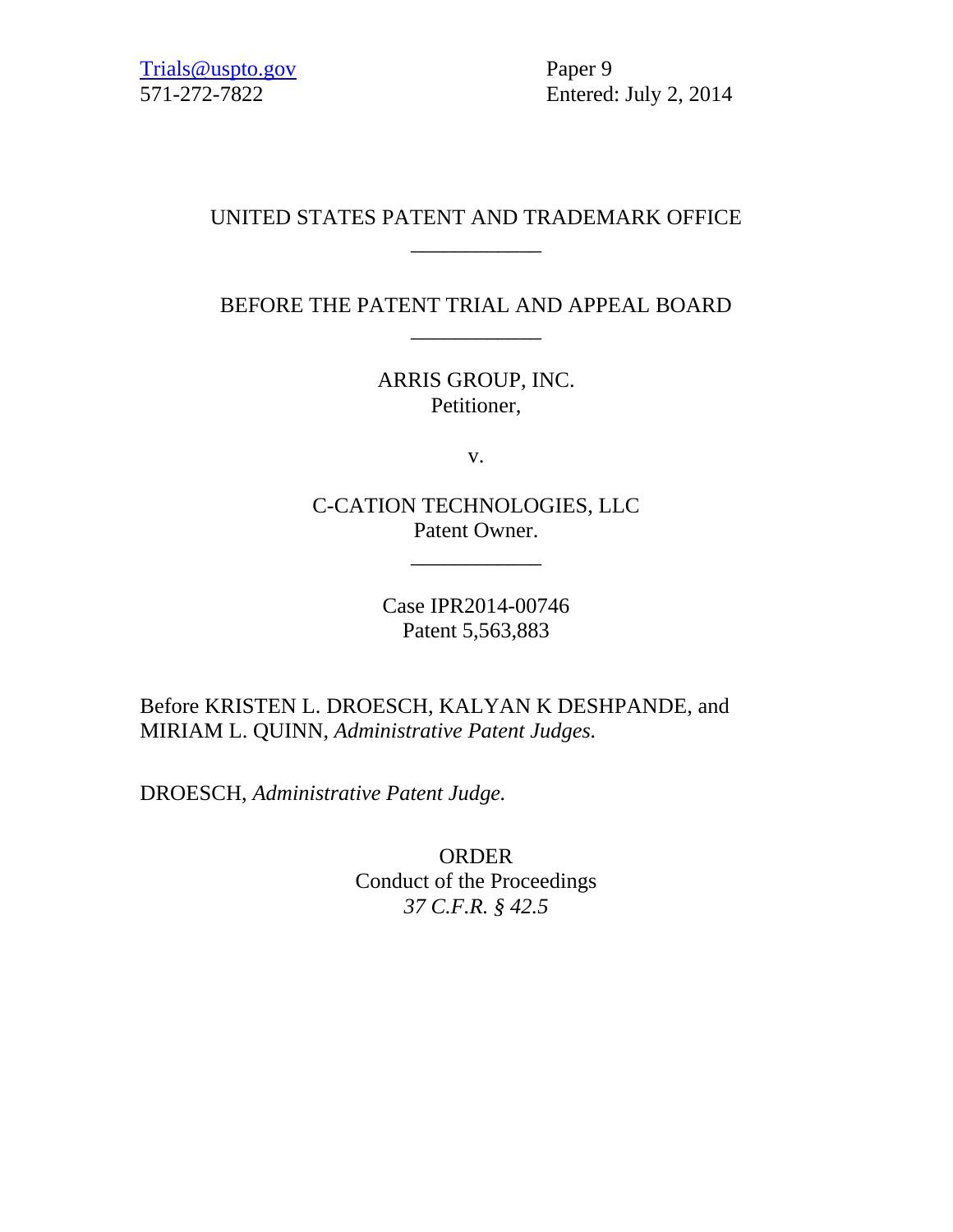On June 26, 2014, a conference call was held, at the request of Patent Owner, C-Cation Technologies, between counsel for Petitioner, Arris Group, counsel for Patent Owner, and Judges Quinn, Droesch, and Deshpande. During the call, counsel for Patent Owner explained that it seeks discovery of certain alleged agreements between Petitioner and Comcast in related litigation *C-Cation Techs., LLC v. Comcast Corporation*, No. 2:11-cv-00030 (E.D. Tex.) ("2011 Texas litigation") to prove that Arris Group was in privity with Comcast. Patent Owner asserts that additional discovery would be proper based on the following arguments:

- 1) Patent Owner filed a lawsuit in January 2011 against Comcast ("the 2011 litigation"), but Petitioner, Arris Group, was not a party to the 2011 litigation.
- 2) Patent Owner had the opportunity and obligation to control the 2011 Texas litigation based on the following asserted facts:
	- a) Standard terms and conditions for sale of Patent Owner's products obtained from Petitioner's website apparently specify that Petitioner is under a contractual obligation to indemnify its customers, and exercise "sole control" over any litigation brought against Petitioner's customers.
	- b) Petitioner's SEC disclosures apparently specify that Petitioner agreed to pay indemnification claims related to Comcast's use of Petitioner's products identified in the 2011 Texas litigation.

Patent Owner served a document request on Petitioner seeking the alleged agreement between Petitioner and Comcast that would indicate the terms of the indemnification alluded to in the SEC filings. Petitioner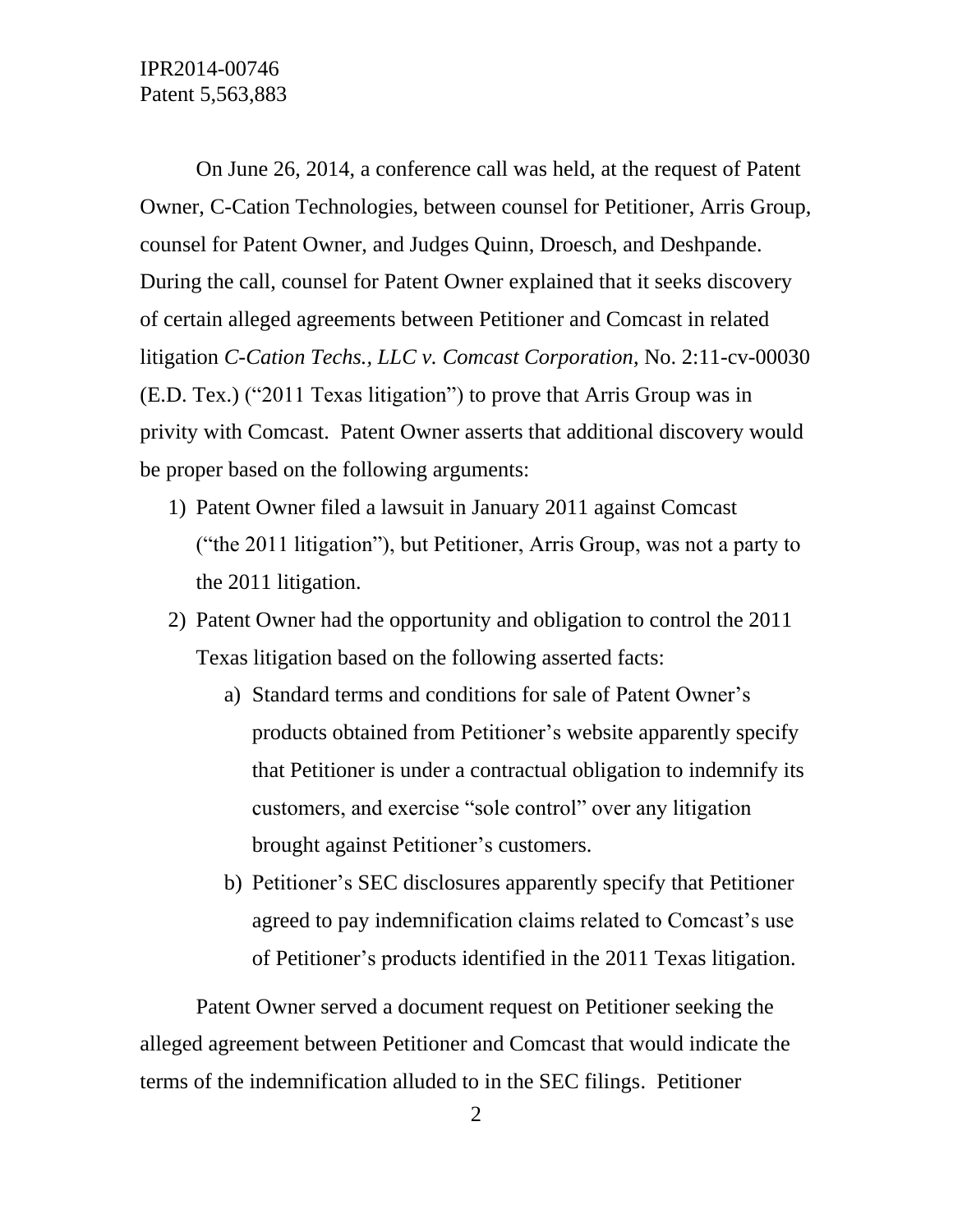objected to Patent Owner's document request. Patent Owner and Petitioner met and conferred, but an agreement could not be reached. During the conference call, Petitioner provided the following arguments to support its objections:

- 1) The indemnification information in the SEC filing does not rise to the inference of control over the 2011 Texas litigation;
- 2) The act of control is speculative based on the standard terms and conditions of the agreement;
- 3) Patent Owner's discovery request is not in "the interest of justice" (citing *Broadcom Corp. v. Tefonaktiebolaget LM Ericsson (PUBL)*, Case IPR 2013-00601, Paper 9 (PTAB, December 11, 2013) on the basis that the requested document(s) will not yield useful information; and
- 4) The alleged document, if it exists, is confidential and will include contractual terms that are irrelevant to the sought-after indemnification provisions.

After hearing from both parties, the Board granted Patent Owner's request for authorization to file a motion for the discovery of the indemnification agreement. First, however, the panel requested the parties to meet and confer again to discuss whether the parties could agree to the production of the indemnification agreement. The parties were again unable to reach an agreement.

Having determined that Patent Owner's motion for additional discovery of the document under 37 C.F.R. § 42.51(b)(2) is warranted under the circumstances, we alert Patent Owner that its motion should explain why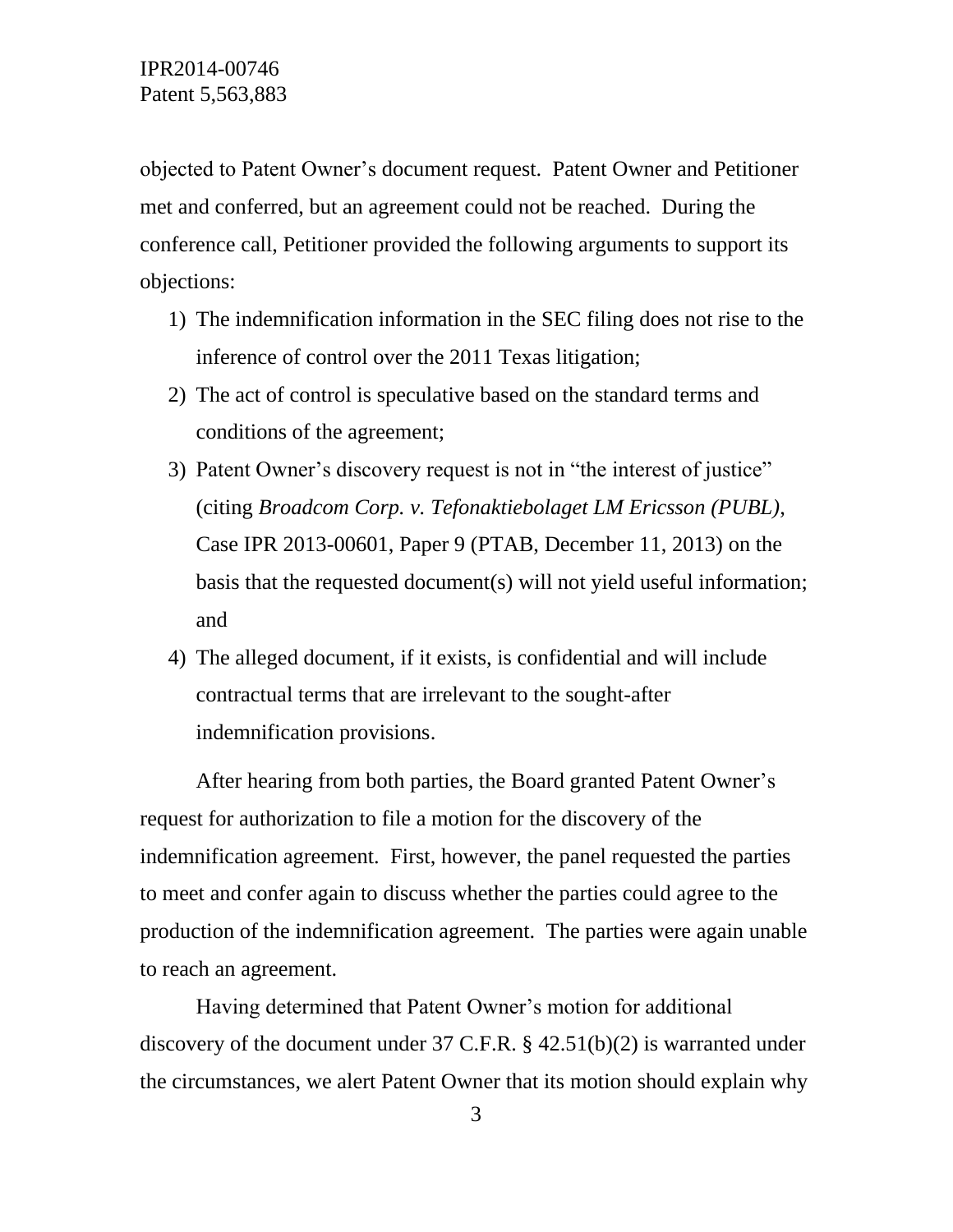it believes discovery of the document is "necessary in the interest of justice." *See* 35 U.S.C. § 316(a)(5); 37 C.F.R. § 42.51(b)(2). The parties are directed to the order (Paper 26) in *Garmin Int'l, Inc. v. Cuozzo Speed Techs. LLC*, Case IPR2012-00001 (PTAB Mar. 5, 2013), for guidance regarding motions for additional discovery.

Further, to the extent Patent Owner's motion or Petitioner's opposition include information believed to be confidential, the parties may file redacted and unredacted versions, along with a motion to seal. Prior authorization to file a motion to seal is not required. The motion to seal must explain the basis for *every* redaction made. A party opposition to the motion to seal should explain why it believes the material should not be sealed.

The parties are encouraged to agree on the terms of a proposed protective order that, if entered, would provide appropriate protections to ensure confidentiality. To the extent the parties believe additional protections are necessary beyond those provided for in the Board's default protective order, the parties may include such protections in the proposed protective order. If the proposed protective order differs from the Board's default protective order in any way, the motion should identify specifically how the two protective orders differ and explain why such changes are warranted. A separate redlined version of the proposed protective order showing the differences between the default protective order and the proposed protective order also should be filed with the motion.

4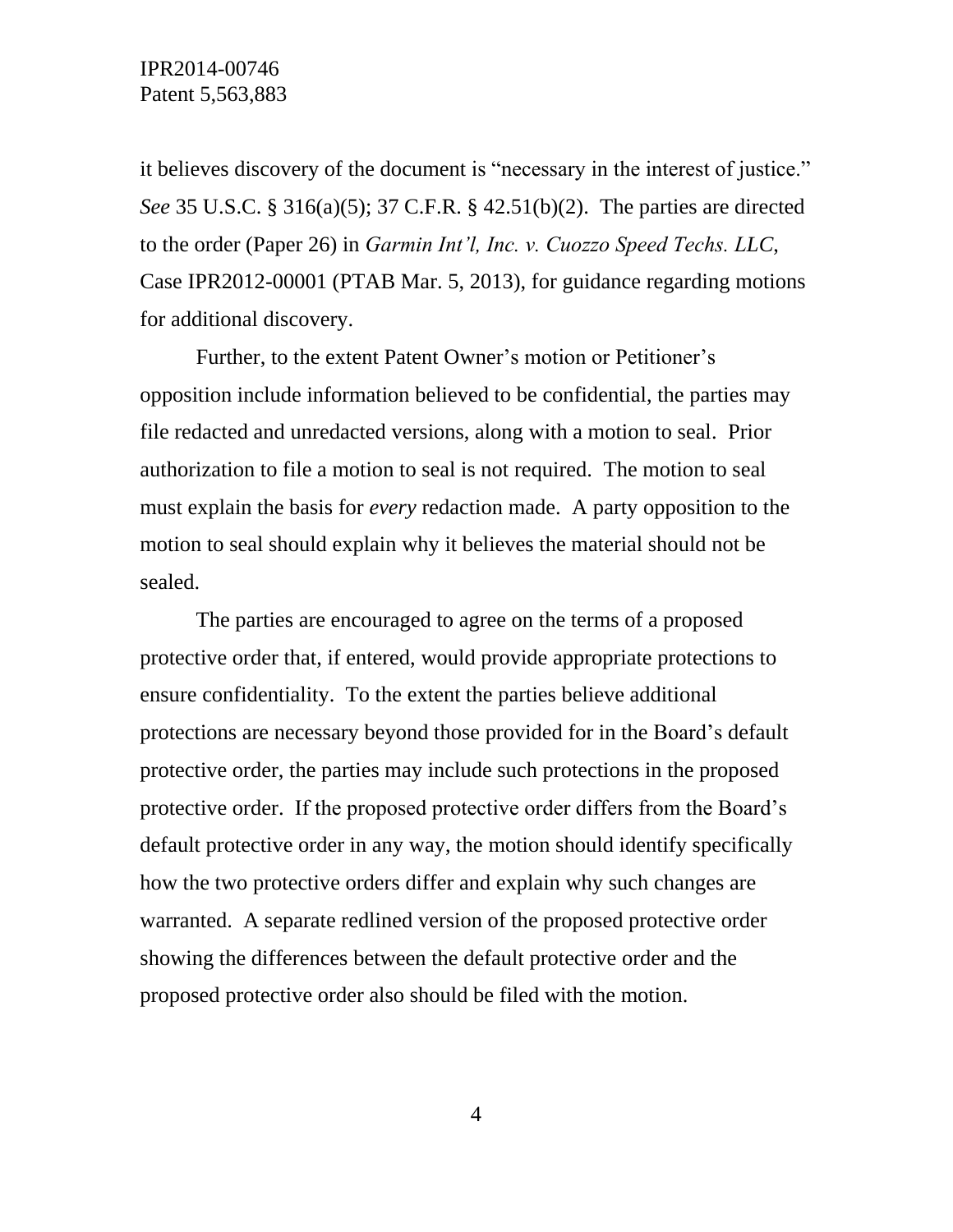IPR2014-00746 Patent 5,563,883

In consideration of the foregoing, it is

ORDERED that Patent Owner is authorized to file a motion for additional discovery under 37 C.F.R. § 42.51(b)(2), due by July 7, 2014 limited to eight (8) pages;

FURTHER ORDERED that Petitioner is authorized to file an opposition due by July 11, 2014, limited to eight (8) pages; and

FURTHER ORDERED that Patent Owner is authorized to file a reply, *if necessary*, due by July 16, 2014, limited to five (5) pages.